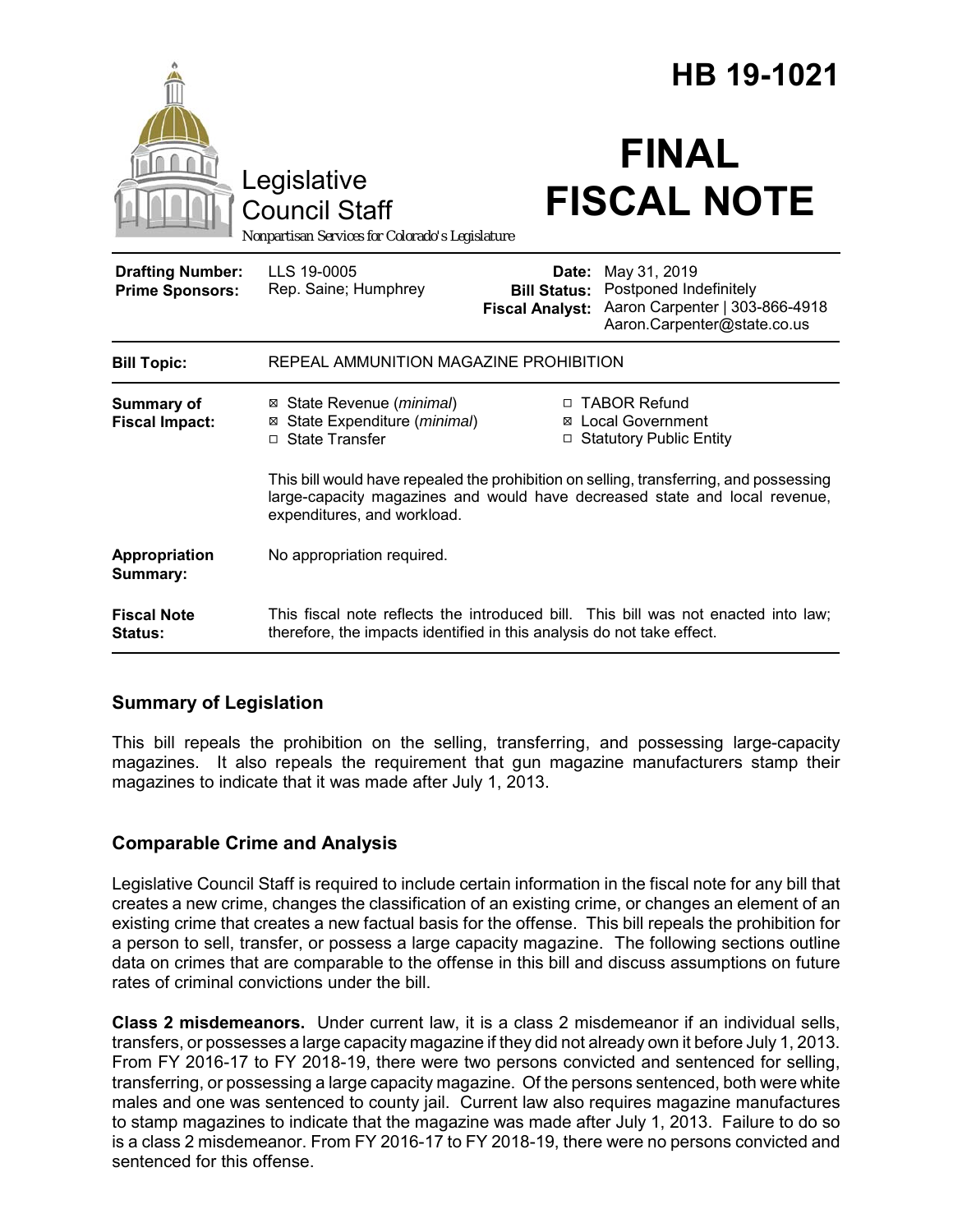May 31, 2019

**Class 1 misdemeanor.** Under current law, a person commits a class 1 misdemeanor if he or she commits a second or subsequent offense of selling, transferring, or possessing a large capacity magazine. From FY 2016-17 to FY 2018-19, there were no persons convicted and sentenced for this offense.

**Class 6 felony.** Under current law, a person commits a class 6 felony if the individual possesses a large-capacity magazine while committing any felony or crime of violence. From FY 2016-17 to FY 2018-19, there was 1 sentence for possessing a large-capacity magazine while committing a felony or crime of violence. The person sentenced was an African American male who was sentenced to the Department of Corrections (DOC).

**Assumptions**. Based on the comparable crime data listed above, this analysis assumes that there will be up to 20 fewer case fillings per year for the offenses under the bill, and that there will be a decrease in convictions for one class 6 felony, and two class 2 misdemeanors every five years. It is assumed that the reduction in the class 6 felony conviction will not affect the operating or capital costs in the DOC over the next five years given that the offense involves committing another felony or a crime of violence, and it is unknown if the other crime would carry a DOC sentence. On average, a class 6 felony DOC sentence results in 9 months of incarceration and 9.5 months on parole.

Visit leg.colorado.gov/fiscalnotes for more information about criminal justice costs in fiscal notes.

#### **State Revenue**

Beginning in FY 2019-20, this bill is anticipated to reduce state revenue by a minimal amount.

**Criminal fines and court fees.** By eliminating a misdemeanor and felony offense, the bill will decrease state revenue from criminal fines and court fees by a minimal amount beginning in FY 2019-20, credited to the Fines Collection Cash Fund, various other cash funds in the Judicial Department, and the General Fund. The fine penalty is \$250 to \$1,000 for a class 2 misdemeanor offense, \$500 to \$5,000 for a class 1 misdemeanor, and \$1,000 to \$100,000 for a class 6 felony. Additionally, court fees may be imposed on a case-by-case basis for a variety of court-related costs, such as probation supervision, drug surcharges, or late fees. Because the courts have the discretion of incarceration, imposing a fine, or both, a precise state revenue impact cannot be determined. Criminal fine and court fee revenue is subject to TABOR.

**Probation.** Individuals sentenced to probation pay a supervision fee of \$50 a month. To the extent less individuals are sentenced to probation, revenue from a supervision fee, will also decrease.

#### **State Expenditures**

Beginning in FY 2019-20, this bill decreases workload and state expenditures in the Judicial Department and agencies that provide representation to indigent persons, including the Office of the State Public Defender and the Office of the Alternate Defense Counsel. It may also decrease state General Fund expenditures in the Department of Corrections, as discussed below.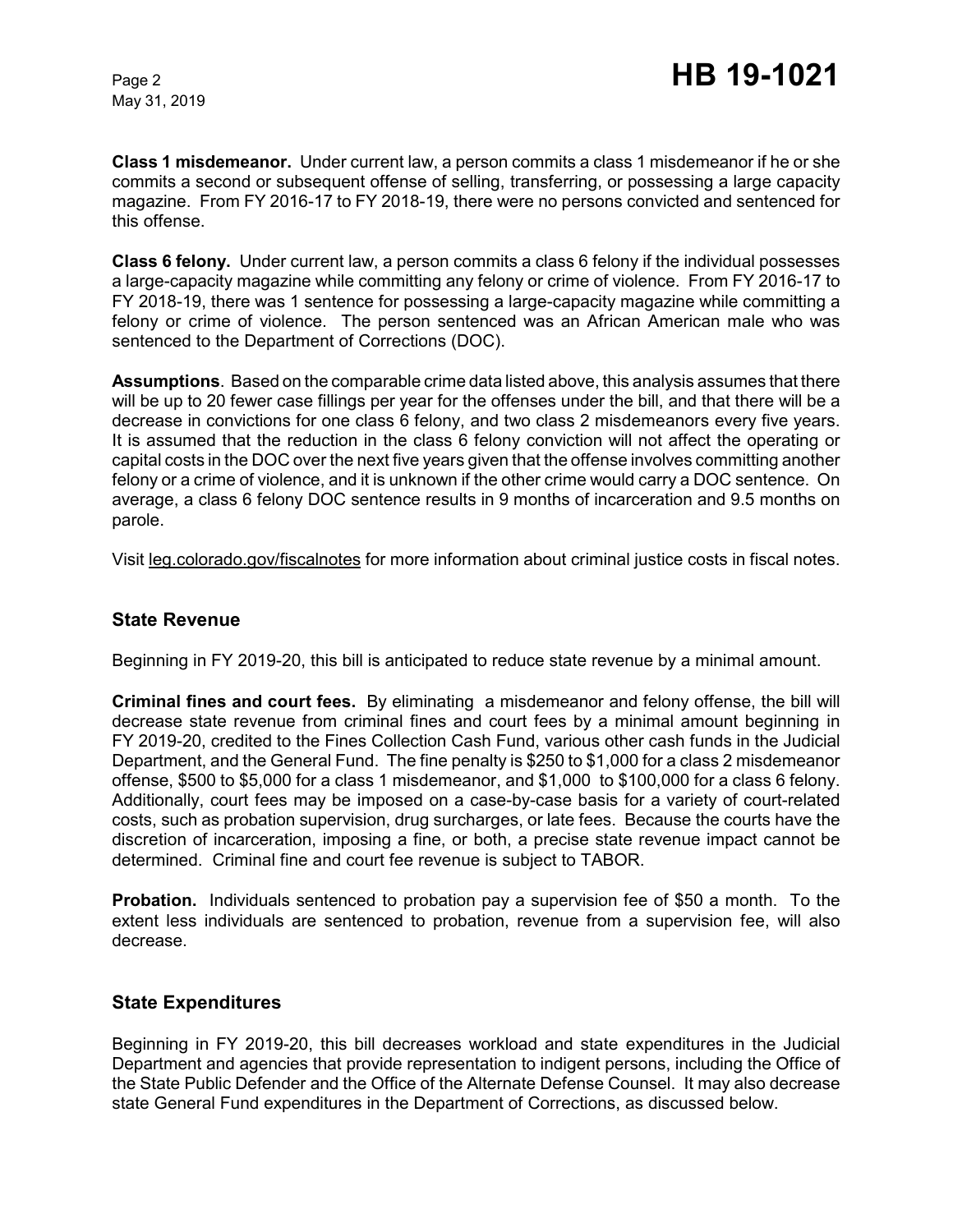May 31, 2019

**Judicial Department.** The bill is anticipated to minimally decrease the number of new case filings, which will decrease workload in the trial courts. Based on the low number of cases currently heard in the courts, the decrease in court workload is expected to be minimal and does not require a change to existing appropriations.

**Agencies providing representation to indigent persons.** Workload and costs for the Office of the State Public Defender and the Office of the Alternate Defense Counsel will decrease under the bill. To the extent this occurs, this analysis assumes that any change in appropriations will be addressed through the annual budget process.

**Department of Corrections.** Based on the assumptions laid out above, the bill may decrease the number of persons sentenced to prison, and therefore costs will decrease. Because the current class 6 felony offense occurs when an individual commits another crime, it is unknown how the elimination of this crime will affect sentencing for the co-occurring crime. Any reduction in costs for incarceration and parole resulting from this bill is anticipated to be minimal and does not require a change in appropriations.

#### **Local Government**

Overall, this bill is expected to decrease local government revenue, workload, and costs as described below. The exact impact to a particular local government will vary depending on the number of offenses committed within its jurisdiction.

**District attorneys and law enforcement.** The bill will reduce workload and costs for district attorneys and other local law enforcement agencies to not prosecute or investigate individuals and manufactures who violate the large-capacity magazine ban.

**Denver County Court.** The bill may decrease revenue, expenditures, and workload for the Denver County Court, managed and funded by the City and County of Denver. The court will no longer try misdemeanor cases under the bill for selling, transferring, or possessing a large capacity magazine. Probation services in the Denver County Courts may also experience a minimal decrease in workload and revenue to the extent that less individuals are sentenced to probation within Denver County.

**County jails.** The bill will decrease county jail costs. However, based on the comparable crime data listed above, the expected reduction is assumed to be minimal. Under current law, a court may sentence an offender to jail for a class 2 misdemeanor for a period of between 3 and 12 months and 6 to 18 months for a class 1 misdemeanor. However, because the courts have the discretion of incarceration or imposing a fine, the precise county impact cannot be determined. Under current law, the state reimburses county jails for housing state inmates. Based on a 2018 Joint Budget Committee Staff county jail survey, the average cost to house an offender in a county jail is \$98.83 per day, but varies significantly from \$43.65 to \$350.21 per day depending on the county. For the current fiscal year, the state reimburses county jails at a daily rate of \$54.93.

#### **Effective Date**

This bill was postponed indefinitely by the House State, Veterans, and Military Affairs Committee on January 24, 2019.